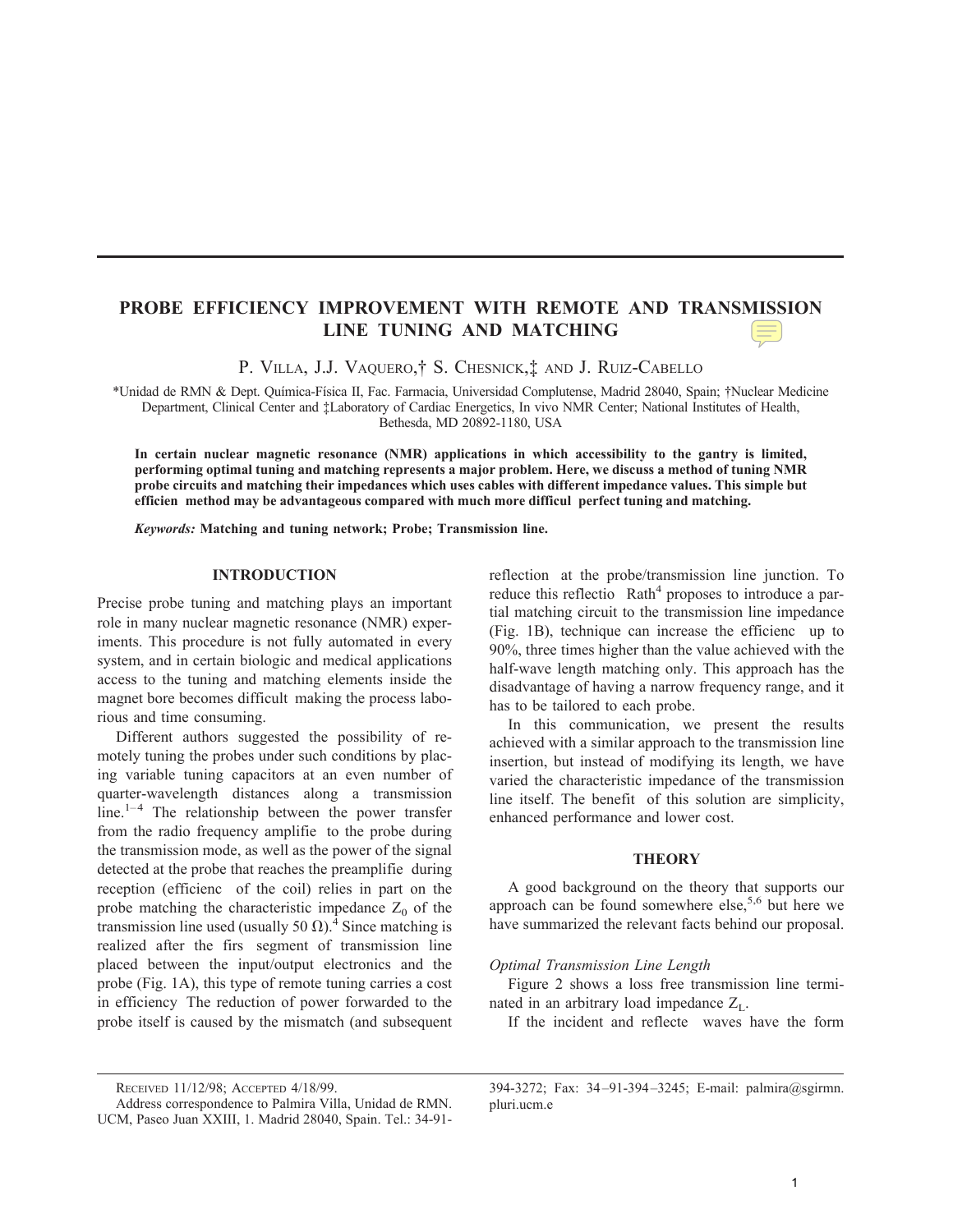

Fig. 1. A. Block diagram of a conventional remotely tuned transmission line (*l*) circuit. B. Block diagram of a partially matched, remotely tuned transmission line (*l*) circuit.

 $V_0^+ e^{j\beta z}$  and  $V_0^- e^{j\beta z}$  respectively, the total voltage for a travelling wave on the line can be written as the sum of both waves:

$$
V(Z) = V_0^+ e^{-j\beta z} + V_0^- e^{j\beta z}
$$

where  $\beta$  (phase constant) is equal to  $2\pi$  $\overline{\lambda}$ ,  $\lambda$  being the wavelength.

Assuming a loss free transmission line, the input impedance seen from the electronics end,  $Z_{IN}$ , depends on its length, *l*, according to the following expression:

$$
Z_{IN} = Z_0 \frac{(Z_L + jZ_0 \tan \beta l)}{(Z_0 + jZ_L \tan \beta l)}
$$

where  $Z_0$  is the characteristic impedance of the transmission line. Depending on this length  $Z_{IN}$  takes different values, and this is the matching technique proposed by Cross et al.<sup>1</sup> and Gordon et al.<sup>2</sup> For example, when  $l =$  $\lambda/4$  (or  $\lambda/4$  + n  $\lambda/2$ ), the input impedance is  $Z_{IN} = \frac{Z_0^2}{Z}$  $\sum_{L}$ <sup>o</sup> and for  $l = \lambda/2$  (or n $\lambda/2$ ), the input impedance is  $Z_{IN}$  = *ZL*. In both cases, the imaginary part is zero. According to this, a half-wavelength line (or any multiple of  $\lambda/2$ ) does not transform the load impedance, regardless of the



Fig. 2. Terminated transmission line.

characteristic impedance. For lines with  $\lambda/4 < l < \lambda/2$ , the input impedance is

$$
Z_{IN} = Z_0 \frac{2Z_L Z_0 + j(Z_L^2 - Z_0^2)}{Z_0^2 + Z_L^2}
$$

For lines with  $\lambda/2 < l < 3$   $\lambda/4$ , the input impedance is

$$
Z_{IN} = Z_0 \frac{2Z_L Z_0 + j(Z_0^2 - Z_L^2)}{Z_0^2 + Z_L^2}
$$

where in both cases the imaginary part is  $\neq 0$ .

The choice of an optimal *l* is then a trade-off between the minimum transmission line length, which allows for the remote tuning and matching (and which minimizes the losses with a real transmission line) and a convenient length that cancels the  $Z_{IN}$  imaginary part (phase equals zero on the reflectio coefficient  $l = \lambda/4$  for  $n = 1$ ).

#### *Efficienc*

The mismatch between the transmission line and the probe causes a reflectio at this junction, and subsequently an increased power dissipation in the line itself, reducing the efficienc in relation to the locally tuned case. The amount of reflectio can be quantifie with the reflectio coefficien  $\rho$ , define as

$$
\rho = \frac{Z_L - Z_0}{Z_L + Z_0}
$$

In a perfect matching between cable and coil,  $\rho$  is equal to zero  $0$ ,  $Z_0$  being the characteristic impedance of the transmission line equal to the load impedance  $Z_L$ ; in this case, the transmitted power is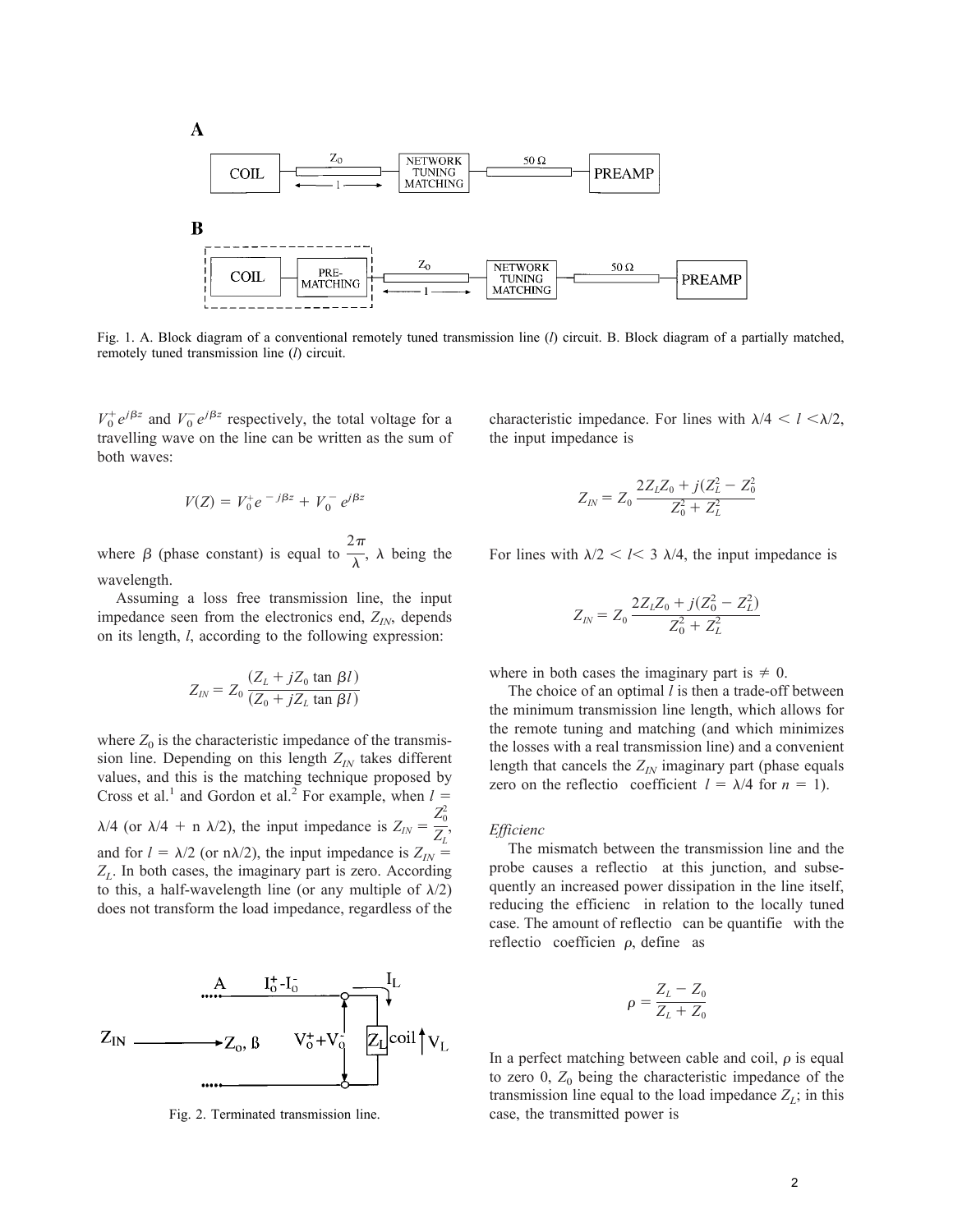

Fig. 3. Diagram of our remotely tuned scheme with a balanced capacitive network tuning-matching.

$$
P = \frac{1}{2} \frac{(V_0^+)^2}{Z_0}
$$

When there is a mismatch at the load  $(Z_L \neq Z_0)$  the total power delivered to  $Z_L$  is equal to the incident power minus the reflecte power:

$$
P = \frac{1}{2} \frac{(V_0^+)^2}{Z_0} (1 - \rho^2)
$$

Substantial improvement maybe obtained with only partial tuning and matching of the probe.<sup>4</sup> By placing fixe local capacitors at the detector coil in the conventional parallel-series configuration the imaginary part of the impedance can be cancelled and its module can be increased close to 50  $\Omega$  at the junction with the coil.<sup>7</sup>

As an alternative, our proposal relies on the partial tuning of the probe by placing a local capacitor and, on the modificatio of the transmission line characteristic impedance,  $Z_0$ , to be as close as possible to the resulting probe impedance (Fig. 3).

#### **MATERIALS AND METHODS**

We have performed all the experiments with a Bruker Biospec  $47/40$  (proton resonant frequency = 200.36 MHz) spectrometer. Although any probe type is suitable for these tests, a well proben custom made surface coil (70 mm diameter) was used for all the experiments. The transmission lines considered were three cables with different characteristic impedances (Belden 9222, 50  $\Omega$ , used for local tuning; RG223, 50  $\Omega$ ; and standard tv antenna parallel cable, 300  $\Omega$ ).

We have compared the results of the remote matching scheme depicted in Fig. 3 with conventional local tuning. Two different transmission lines with different lengths were used:  $l = \lambda/2$ : 49 cm for the RG223, 1.41dB/10 m attenuation at 100 MHz, and 52 cm for the parallel cable, 1.68 dB/10 m attenuation at 1 GHz. The distance  $\lambda$ /2 was chosen instead of the minimum  $\lambda/4$  since the last one was not sufficien to allow mechanically accessible remote tuning and matching in the narrow magnet gantry. In this case there are two close resonant frequencies besides resonance  $f_0$  ( $f_0/2$  and 3  $f_0/2$ ), but they are far enough apart to be considered. Longer lines such as  $l = 3 \lambda/4$ will have two frequencies under  $f_0$  and two frequencies above, frequencies that will be closer to the resonant working frequency, and then better filter located between the probe and the preamplifie are needed to accurately remove these frequencies.

The efficienc of these schemes was evaluated by measuring the amplifie attenuation for two different  $90^{\circ}$ pulses  $(2000\mu s$  and 3500  $\mu s$  lengths) when loaded with a spherical phantom (67 mm diameter) fille with doped water (copper sulfate). The radio frequency amplifie attenuation was registered instead of the pulse amplitude itself, since the former is a parameter directly provided by the system. Consequently, less attenuation means less efficiency

Signal-to-noise (SNR) measurements were computed from spin echo images (TR/TE: 2000:15 ms). Eight consecutive axial slices with 2 mm slice thickness were obtained in all cases using a fiel of view (FOV) of 80 mm and a  $256 \times 256$  acquisition matrix. Only the central image was used for the calculations. Both signal and noise were measured over a circular region of interest (ROI) of  $10 \times 10$  pixel size. For the evaluation of the signal six ROIs were selected in the region of highest homogeneity to minimize the impact of the surface coil sensitivity profil on the data. For the noise estimation, an ROI was placed in the corners of the FOV, on the image background. SNR was computed in two different ways. A)  $SNR<sub>1</sub>$  is a ratio of the average of the six (one for each signal ROI) mean signal values  $x<sub>s</sub>$ and the average of the four (one for each noise ROI)  $\sigma_r$ , *SNR*<sub>1</sub> =  $\frac{\bar{x}_s}{\sigma_r}$ . B) SNR<sub>2</sub> was computed according to the Henkelman equation,<sup>8</sup> which introduced correction factors to obtain the amplitude signal in the presence of

Table 1. Pulse attenuation (dB) and efficienc

| Pulse length<br>$(\mu s)$ | Conventional | RG223<br>$(50 \Omega)$ | Parallel<br>$(300 \Omega)$ |  |
|---------------------------|--------------|------------------------|----------------------------|--|
| 2000                      | 16.0         | 15.0                   | 15.9                       |  |
| 3500                      | 197          | 17.7                   | 19.3                       |  |
| Efficienc                 |              | 71%                    | 94%                        |  |